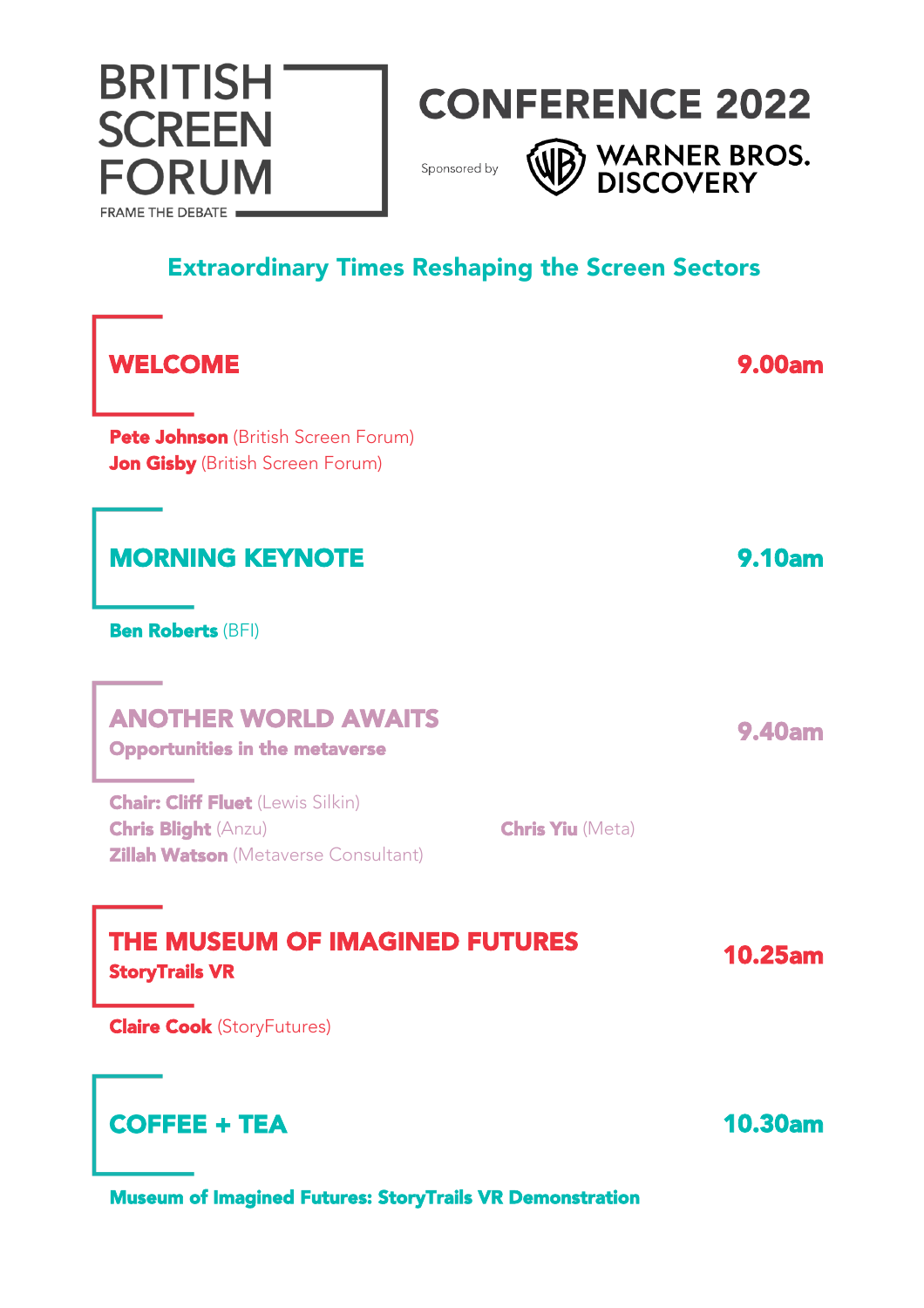### POST-PANDEMIC MEDIA Fast-forward to a different future?

**Ben Keen** (British Screen Forum)

Post-pandemic recovery across the screen sectors

ONWARDS AND UPWARDS?

**Chair: Isabel Davis** (Screen Scotland) Colin Blackwood (Electronic Arts) Kathryn Jacob (Pearl & Dean)

**Simon Willgoss** (Nutopia) **Andrew Zein** (Warner Bros. Discovery)

# BRINGING UNTOLD STORIES TO SCREEN

Paul Sng (Velvet Joy Productions) in conversation with Wendy Ide (The Observer)

# BUILDING A SUCCESSFUL YOUTUBE CHANNEL IN GAMES CONTENT

Yammy (YouTube Creator) in conversation with Julia Hardy (Presenter)

LUNCH 1.00pm

Museum of Imagined Futures: StoryTrails VR Demonstration





11.30am

12.15pm

12.40pm